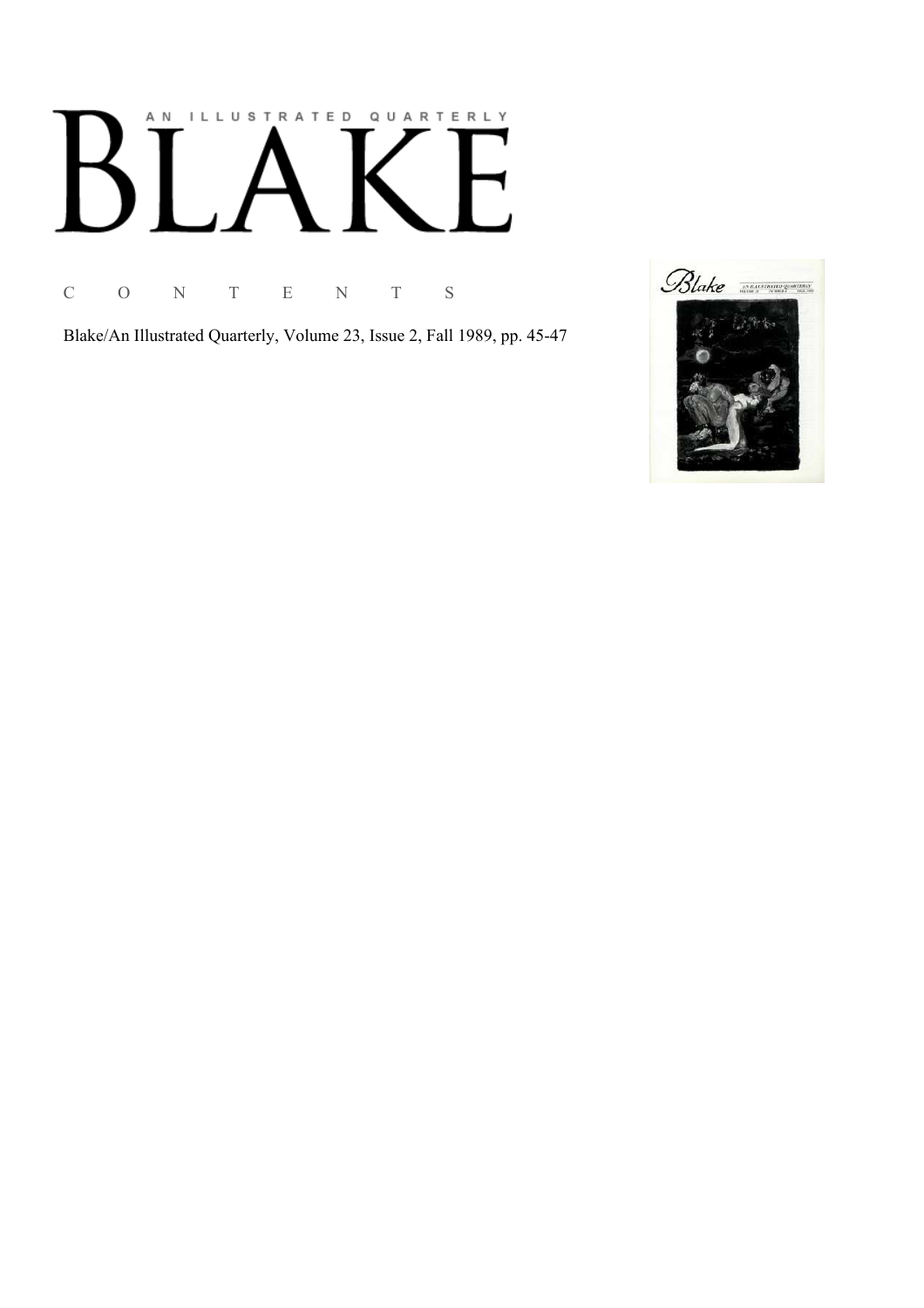

# *NUMBER 2*

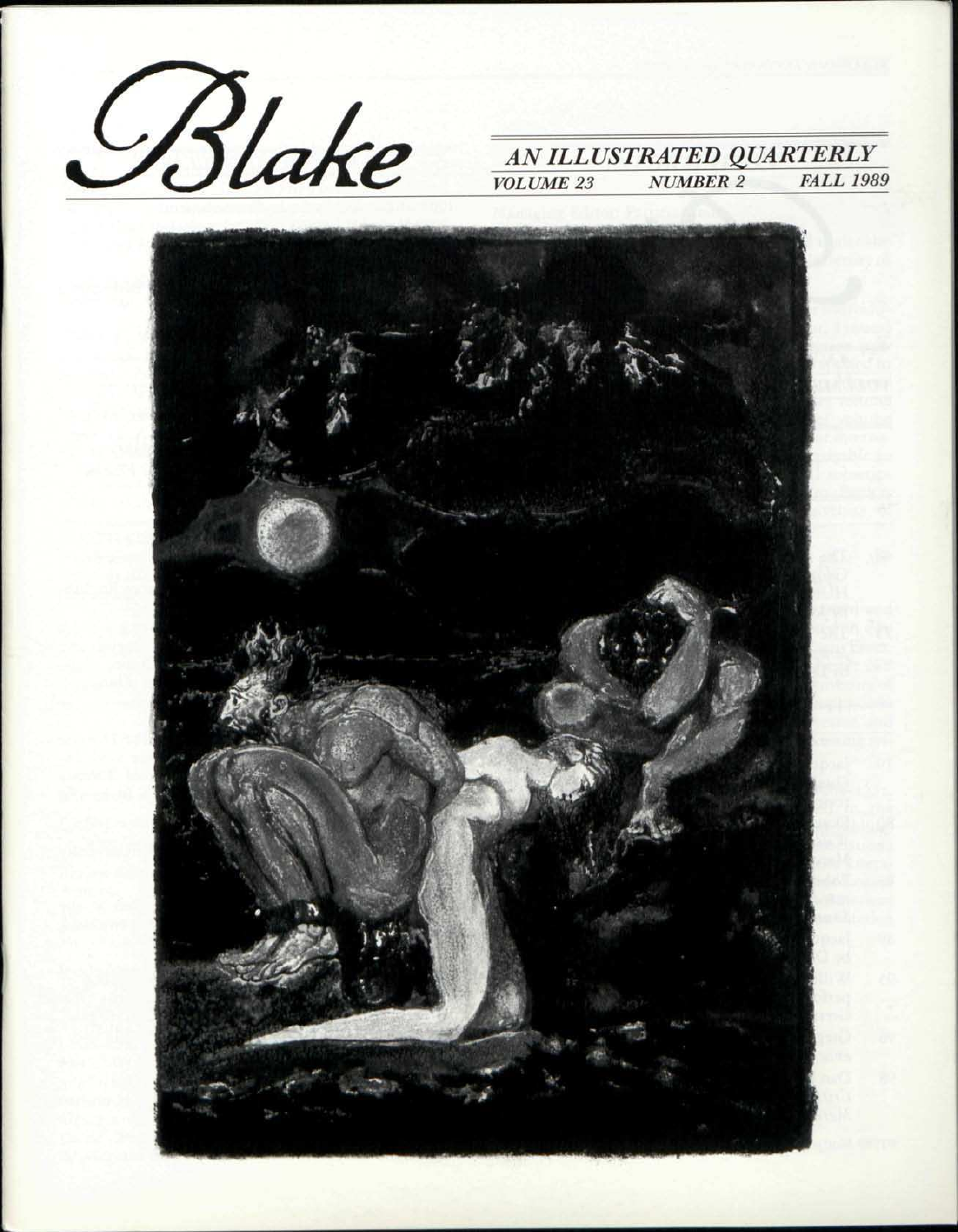

*AN ILLUSTRATED QUARTERLY VOLUME 23 NUMBER 2 FALL 1989* 

## *CONTENTS*

#### *ARTICLES*

- 48 The Myth of Commissioned Illuminated Books: George Romney, Isaac D'Israeli, and "ONE HUNDRED AND SIXTY designs. . . of Blakes's" by Joseph Viscomi
- 75 The Deterioration of the 1951 Blake Trust *Jerusalem*  by Dena Bain Taylor

#### *REVIEWS*

- 79 Jacques Blondel, trans. *Oeuvres IV: Vala ou les Quatre Vivants, et Annotations a divers ouvrages,*  reviewed by Martin Bidney
- 80 Donald Ault, *Narrative Unbound: Re-Visioning William Blake's* The Four Zoas, reviewed by Paul Mann
- 88 Robert D. Denham, *Northrop Frye: An Annotated Bibliography of Primary and Secondary Sources,* reviewed by Rodney M. Baine
- 89 Jacques Derrida, *The Truth in Painting,* reviewed by David Worrall
- 95 William Blake, *The Marriage of Heaven and Hell,*  performed by DIY Theatre, reviewed by Michael Grenfell
- 96 Greg Brown, *Songs of Innocence and of Experience,* reviewed by Alexander S. Gourlay
- 98 Dan Miller, Mark Bracher, and Donald Ault, eds., *Critical Paths: Blake and the Argument of Method,* reviewed by Anne Mellor

©1989 Morris Eaves and Morton D. Palcy

#### *MINUTE PARTICULARS*

- 100 Blake and Burke in Astonishment! V. A. De Luca
- 104 A Twist in the Tale of "The Tyger" Desmond King-Hele
- 107 Six New Early Drawings by William Blake and a Reattribution Martin Butlin

#### *NEWSLETTER*

112 *Travel Notes, Blake's Critical Pictures, Encyclopedia of Romanticism, Blake Society News, Revolution and Romanticism, William Blake in the Collection of the National Gallery of Victoria* 

## *CONTRIBUTORS*

RODNEY M. BAINE is Franklin Professor of English, Emeritus, at the University of Georgia.

MARTIN BIDNEY, Associate Professor of English and Comparative Literature at SUNY Binghamton, is the author of *Blake and Goethe: Psychology, Ontology, Imagination* (U of Missouri P, 1988).

MARTIN BUTLIN retired as Keeper of the Historic British Collection at the Tate Gallery in June 1989. He is author of *The Paintings and Drawings of William Blake* (Yale UP, 1981), and other works on Blake and J. M. W. Turner

V. A. DE LUCA is Professor of English at the University of Toronto.

ALEXANDER S. GOURLAY teaches English at the University of Nebraska-Lincoln and is working on a book about Blake's 1809 exhibition.

MICHAEL GRENFELL is a Lecturer in Education at Southampton University, and Press and Publicity Officer for the Blake Society at St. James's, London. His principal interests are Blake, Jung, and gnostic traditions.